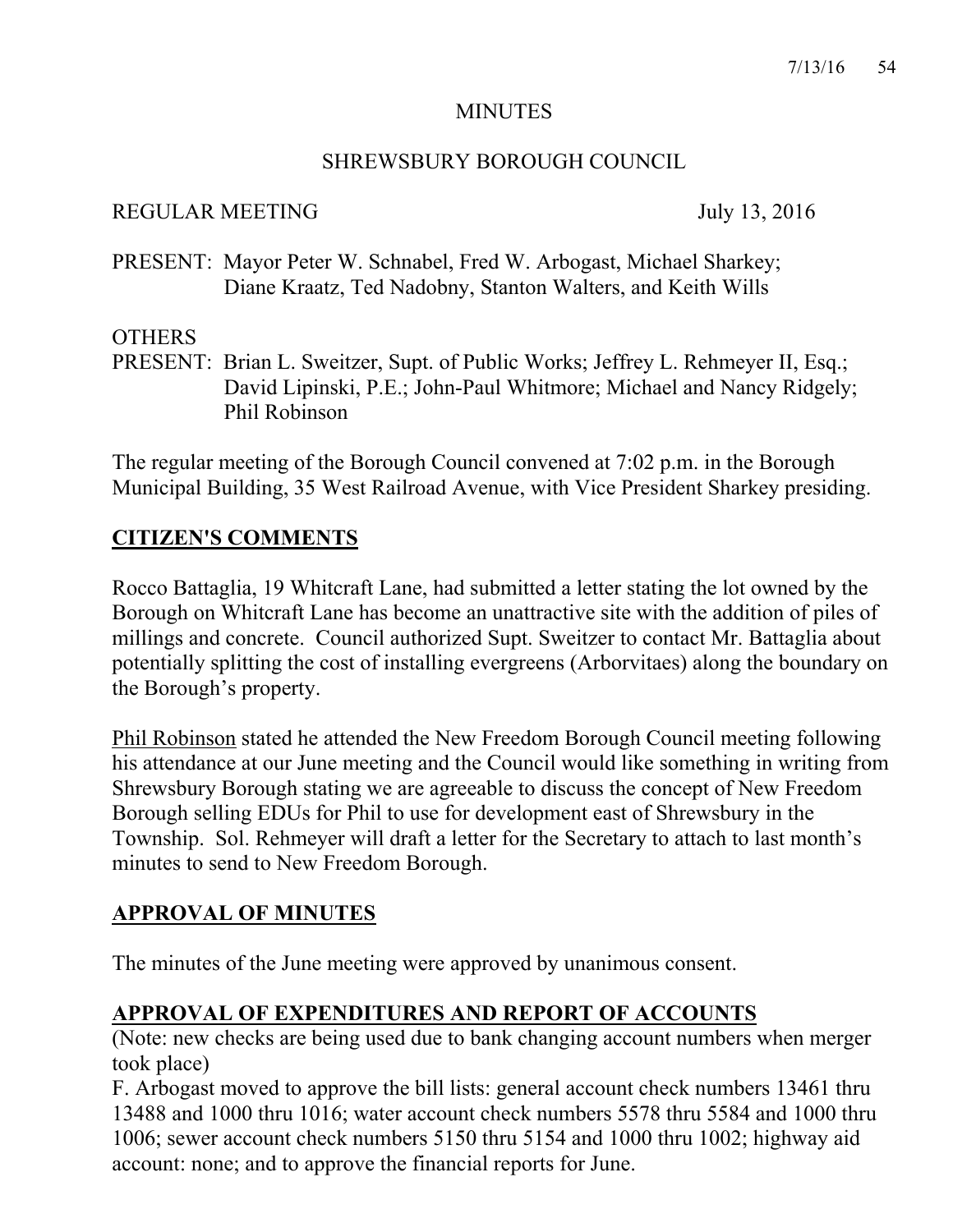T. Nadobny seconded. The motion carried with all in favor. The PLGIT balances and report of accounts for the Municipal Authority were also included.

# **APPROVAL OF PAYROLL REGISTER**

F. Arbogast moved to approve the June 6 and 20 payroll registers.

T. Nadobny seconded. The motion carried with all in favor.

# **SUBDIVISION & LAND DEVELOPMENT**

# **Codes Enforcement**

Seven building permits were issued in June. Keith's activity report was submitted and is on file. A complaint was received regarding rats in the area of Skyview Drive and Westview Drive. Keith's office investigated the neighboring property and found no violations. Pictures were passed around.

# **Southern Regional Police** – Mayor Schnabel

Mayor Schnabel stated the Commission has not reviewed the report ending June 30 since it won't be meeting until July 19 due to the carnival. The meetings held to discuss changing the formula were not productive as Glen Rock and New Freedom Boroughs went into the meetings with the mindset that the formula be changed to only use police protection units (PPUs, or buying blocks of time). Stewartstown Borough was concerned about its hours of patrol time but that issue is being corrected by Chief Boddington. New Freedom Borough felt that Shrewsbury Borough was not interested in discussing a formula change and it advertised a public hearing on the withdrawal from the Southern Regional Police for Monday, August 8. The Borough is, in fact, willing to discuss a formula change that would include the other variables. Michael Ridgely stated the meetings were a disappointment and he urges Council to authorize a special mailing to inform our residents on where the Borough stands and that we were in fact interested in discussing changing the formula, but not based completely on PPUs.

S. Walters moved that a special mailing be done so it is delivered to our residents before August 8.

D. Kraatz seconded. The motion carried with all in favor.

**Water & Sewer** – T. Nadobny and Supt. Sweitzer

### EDU Transfer from One Property to Another, Same Owner

As reported last month, the property at 3 South Main Street had three uses previously and the one use had a very small area of approximately six feet by 25 feet and there was a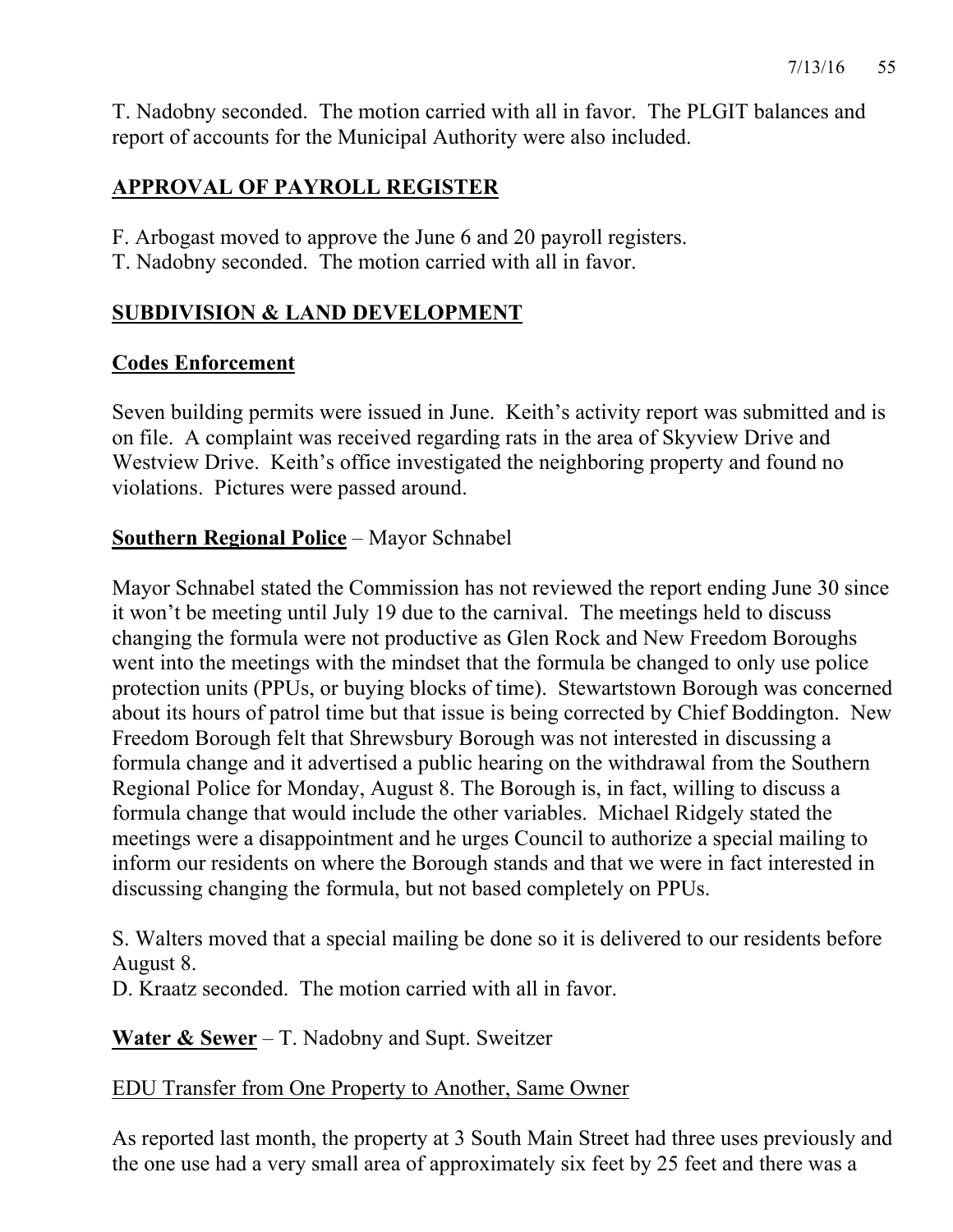half bath as part of this area. This area is being used for storage by the retail tenant in the main downstairs area and there is another half bath ten feet away in the main area. There are three EDUs attached to this property at the current time. The same individual owns 5 South Main Street and there are currently two EDUs attached to it and there was recently three uses approved for this building, per what was there in the past. The property owner would like to transfer one of the EDUs from 3 South Main Street to 5 South Main Street. Sol. Rehmeyer prepared an Assignment of Sewer Capacity to accommodate the transfer.

T. Nadobny moved to approve the signing of the Assignment of Sewer Capacity.

F. Arbogast seconded. The motion carried with all in favor with D. Kraatz abstaining.

# Updating Act 57 Sewer Tapping Fee Study

The last study was done in 2005 and Council asked Eng. Lipinski last month for a cost range to update the study. Eng. Lipinski estimated the cost of the study to be between  $$4,000.00 - 6,000.00.$ 

- T. Nadobny moved that Eng. Lipinski proceed with the study.
- S. Walters seconded. The motion carried with all in favor.

# Emergency Work Crosswind Drive

The sewer line repair work done on Strassburg Circle forced the groundwater to come into Crosswind Drive and it's estimated that 30,000 gallons per day are entering the pipe. The Municipal Authority authorized the emergency repair at a cost not to exceed \$50,000.00. Prices were received from three companies and Mr. Rehab was the lowest at around \$35,000.00 depending on the sewer line lengths. The Borough is responsible for 14% of the cost.

S. Walters moved that Supt. Sweitzer proceed with the emergency repair and that the Borough pay its share of the costs, which would be around \$5,600.00. F. Arbogast seconded. The motion carried with all in favor.

# Essex Circle Drive Sewer/Road Project

Fitz and Smith will start the work this month. The bid amount was \$325,592.50 with the Borough paying 14% of the cost.

# Sewer Meters

FlowWav helped to install the meters on Crosswind Drive with no access to the data as yet.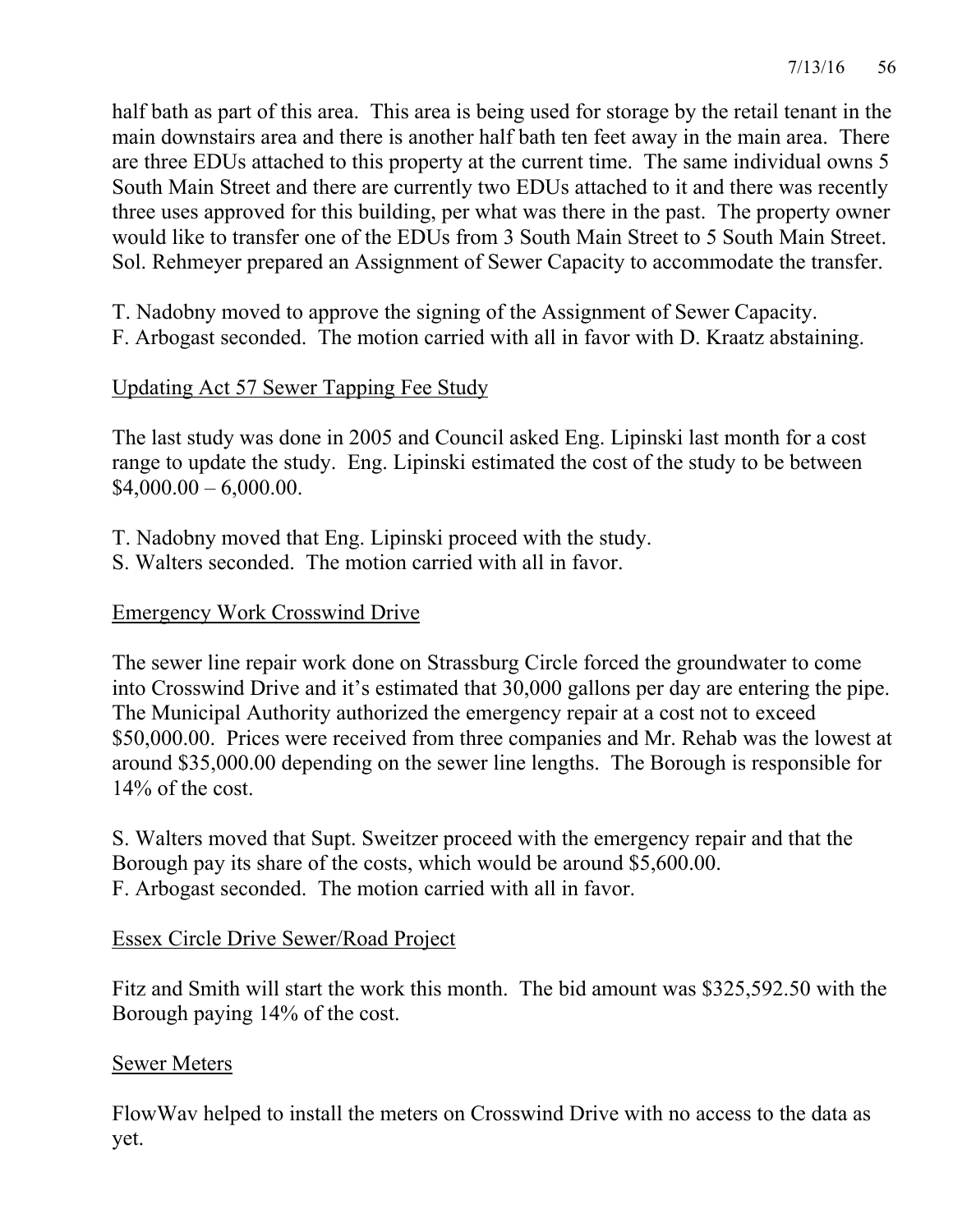## Load Bank

The sewer pump station generators were all tested at full load capacity during the last two weeks and they test between 75% and 100% accuracy. The amount of \$7,000.00 was budgeted and the actual cost is \$4,800.00.

## Country Comfort Kennel

The meter has been read weekly since last quarter to see if the consumption is going down. This quarter, the kennel used 164,000 gallons which means it will need to purchase four more water and sewer EDUs.

# **Public Roads & Lighting** – M. Sharkey and Supt. Sweitzer

### 2016 Road Inspection and Bank Loan

Supt. Sweitzer attached the road inspection report with the 2015 ratings, 2016 ratings and problem areas. Problem areas will be patched starting next week with crack sealing taking place in the fall. Sol. Rehmeyer also included a Term Sheet from Fulton Bank. The plan is to complete the water, sewer, and storm sewer work in 2017 with road paving in 2018.

### Children at Play Sign

Tommy Hare, 18 South Sunset Drive, requested a Children at Play sign be posted along South Sunset Drive just north of the intersection with Railroad Avenue.

F. Arbogast moved that signs be placed in each direction at a cost not to exceed \$100.00. K. Wills seconded. The motion carried with all in favor.

### Eliminating Parking between 33 and 37 West Forrest Avenue, North Side

Nate Kirschman submitted a letter asking that yellow paint be applied to the curbing on the north side of West Forrest Avenue between the fire house and 37 West Forrest Avenue as there is not room for parked vehicles. This will require a traffic study and Supt. Sweitzer was asked to check with LTAP to see if there is a cost for the study.

### Oaklyn Circle Adoption

Oaklyn Circle was not adopted with the other streets in this development. Sol. Rehmeyer will coordinate with Eng. Lipinski for a center line description and ordinance preparation.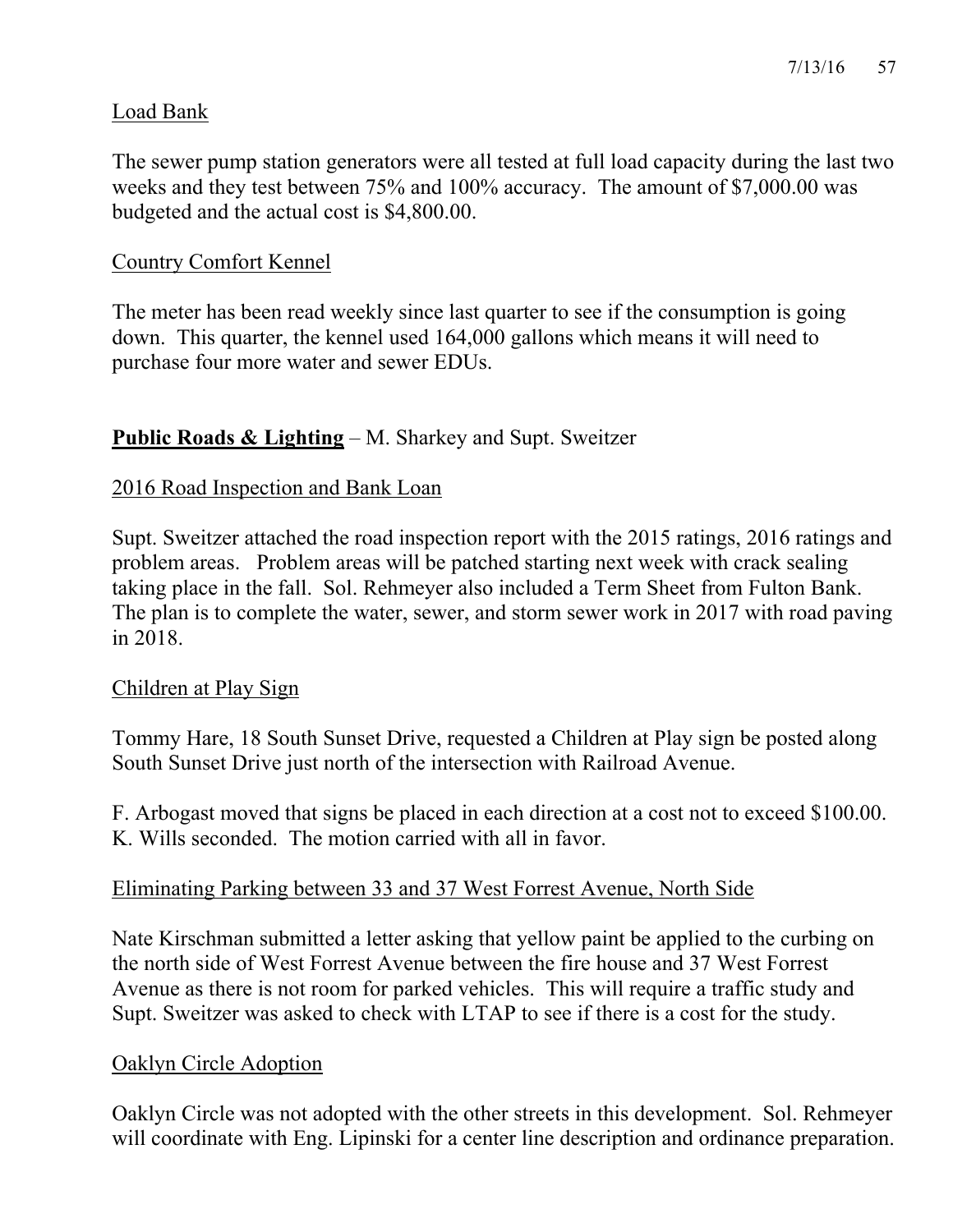### Drainage Swale at Post Office

Apparently, when the post office was built, a drainage pipe was damaged and silt has built up causing the storm water to back up into the detention pond across the street at the car wash. A letter will be sent to the post office asking that they correct the problem.

## **Public Lands, Buildings and Finance** – F. Arbogast

## Public Works Projects

The list of current projects showing budgeted and actual amounts is attached to the minutes.

# **ENGINEER'S REPORT**

## Strassburg Circle Sanitary Sewer Replacement

A partial invoice was received from Clear View Excavating in the amount of \$47,685.25. Eng. Lipinski recommended payment of Invoice #1.

- S. Walters moved that the Borough's portion of Invoice #1 be paid.
- T. Nadobny seconded. The motion carried with all in favor.

# Dollar General Final Land Development Plan – Shrewsbury Township

A very small portion of the lot, the snow storage area, is in Shrewsbury Borough on the east side of the parcel. Access for the store is via Miller Drive off of Constitution Avenue. Eng. Lipinski questioned if the Borough wants to waive its review process since there are no improvements in the Borough and defer the review to Shrewsbury Township and the Municipal Authority for approval of the sewer lines and planning module.

K. Wills moved to defer approval of the final land development plan for the Dollar General store to be located at the southeast intersection of Constitution Avenue and Miller Park Road in Shrewsbury Township to the Township and the Municipal Authority, provided access remain off of Miller Road and not through the rear of the YMCA and as long as there are no improvements to be built in the Borough. S. Walters seconded. The motion carried with all in favor.

### 2016 Water Line Work

Eng. Lipinski recommended the contract be signed with H & H General Excavating, Inc. for the water line work.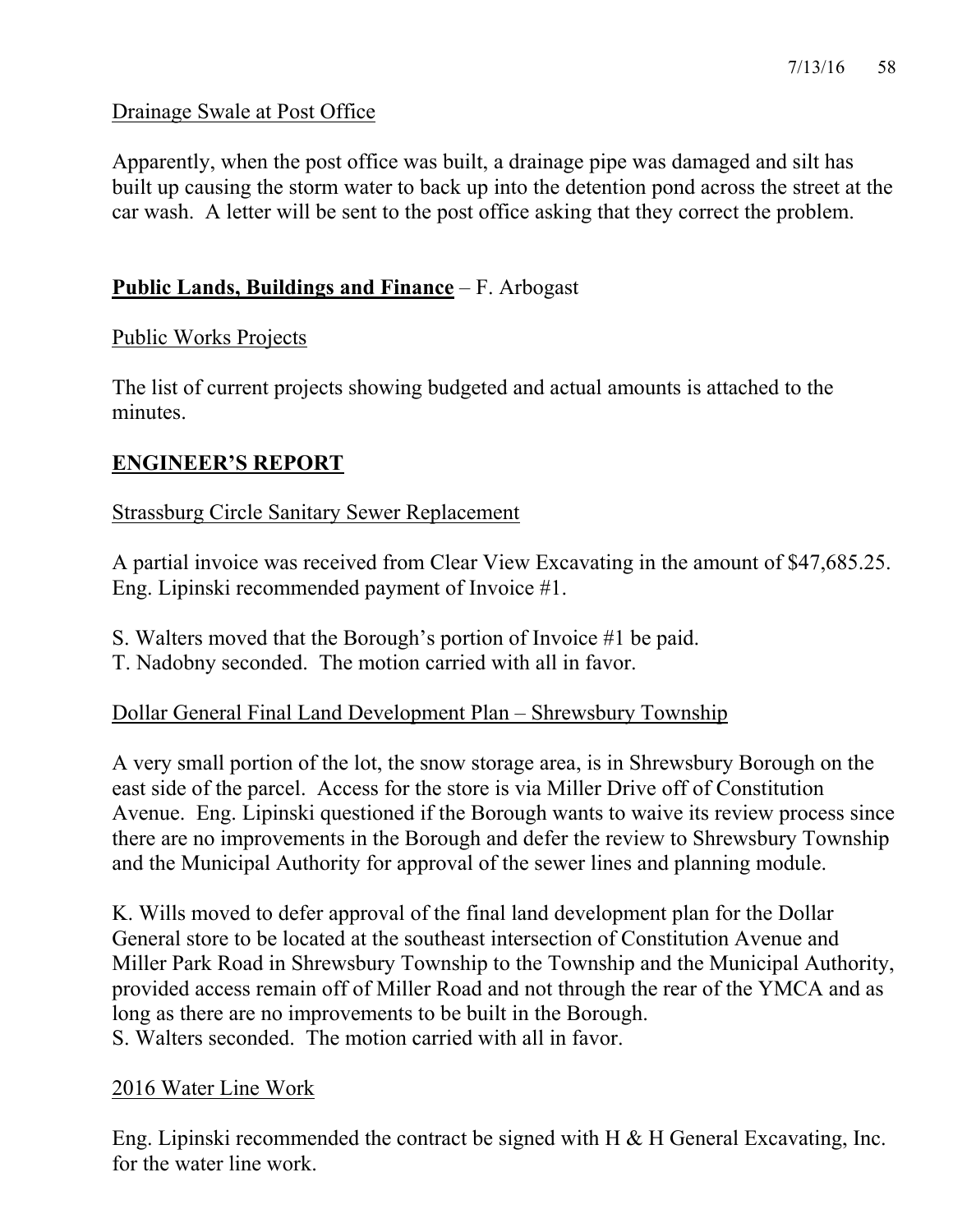#### Essex Circle Drive Sewer and Road Work

The lowest bidder was Fitz & Smith, Inc. in the amount of \$325,592.50 and work should begin next week.

#### Deer Creek Pump Station Wet Well Expansion

Eng. Lipinski stated we are waiting on DEP to issue the permit.

## **SOLICITOR'S REPORT**

#### Stewartstown Railroad and Omega Rail Management

After Mr. Von Briesen's appearing at the May meeting, a letter was sent to Mr. Will McKinney of Omega Rail Management dated May 19. No response was received, so a follow-up letter was sent on June 22.

#### Eitzert Farms

There is an agreement from 1969, amended in 1970, to allow the Borough to install a well as a source of water service to Borough residents. The Eitzert Well, which was not a good performer, was abandoned in 1994 and those rights stated in the Agreement will not be used again. Council was asked to review the documents and approval relative to termination of them could be granted at the next meeting. If such approval is granted, Attorney MacNeal, attorney for the developer, will be directed to prepare a document to terminate the Borough's rights stated in the Agreement.

#### Eitzert Farms Financial Security

The Second Amendment to Agreement for Financial Security and Second Amended and Restated Mortgage have been signed. The Mortgage has also been recorded in Book 2373, Page 2022.

#### Sewer Tapping Fees and Reservation Fees

Tapping and reservation fees are governed by Section 5607(d) of the Municipal Authorities Act and provides that entities opting to collect a reservation of capacity fee or other charge may not collect the tapping fee until the building permit fee is due. A reservation of capacity fee may not exceed 60% of the average sanitary sewer bill for a residential customer in the same sewer service area for the same billing period. The fee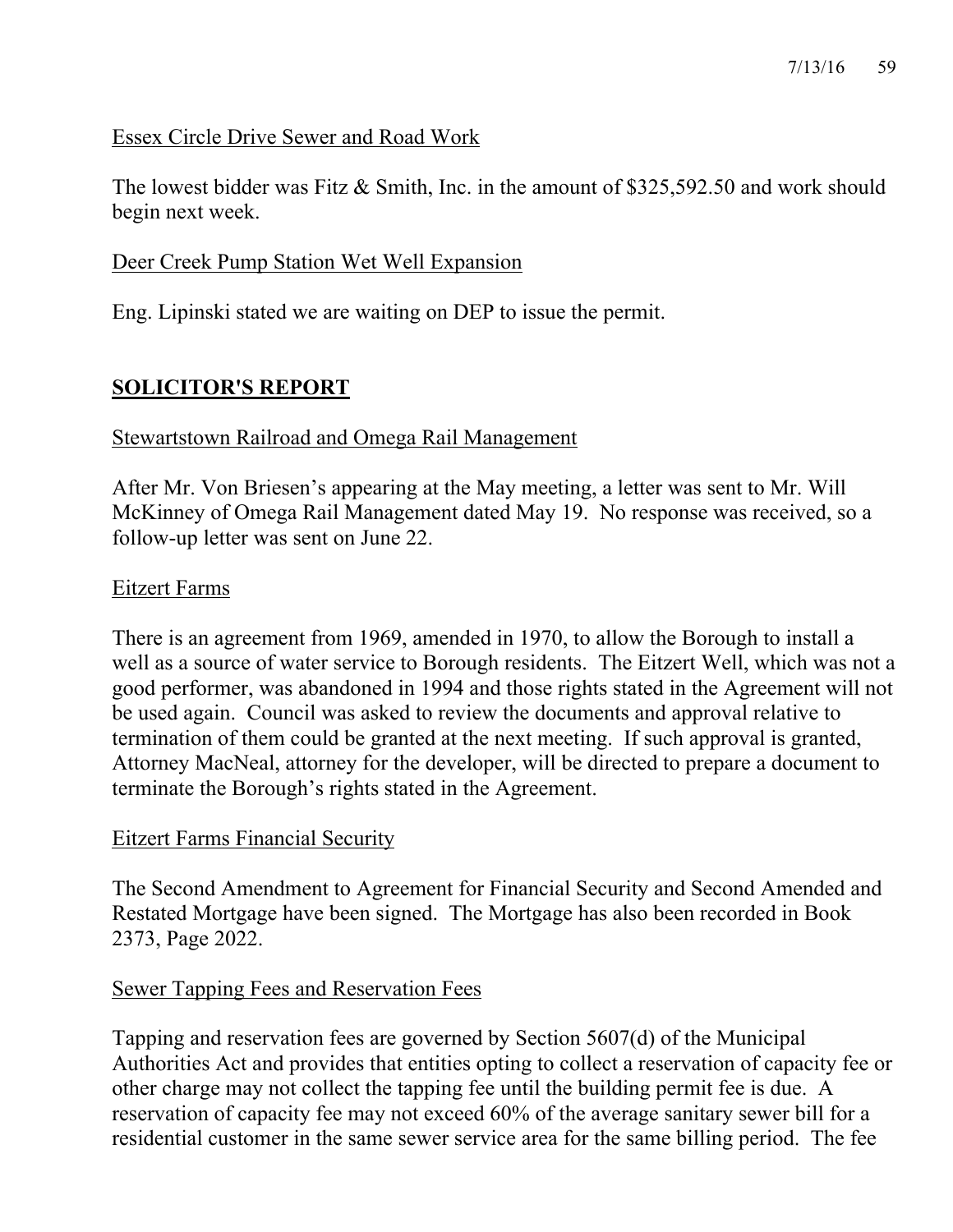must be based on debt and fixed operating expenses. A tapping fee may be paid in advance in lieu of a reservation fee.

# Phil Robinson's Sewer Capacity Transfer Request

Following Phil's appearance at last month's meeting, he attended the New Freedom Borough Council meeting. Sol. Rehmeyer prepared a summary e-mail message that was sent to Phil with a copy to New Freedom Borough's solicitor, Steve Hovis.

## Alley Between 14 and 16 North Main Street

An issue of ownership arose at the June 8 meeting and Sol. Rehmeyer's office was directed to perform a title search to ascertain ownership of the alleyway. It appears that the alleyway is owned by 14 North Main Street.

### Sidewalks

Borough Code authorizes the installation of sidewalks along municipal streets and also requires owners of any property abutting any street to maintain the sidewalk. If the property owner fails to do this, the Borough may do the work and charge the property owners the cost of the work plus an additional 10% of the cost, together with all charges and expenses, and may file a municipal claim for the amounts or collect the amounts by action in assumpsit. Compliance with the Americans with Disabilities Act will be necessary if the sidewalks are redone.

A tour of the existing sidewalks was done on Monday evening and there are about 70 addresses listed as having issues based on the ordinance. The gaps were anywhere from a half inch to five inches. The problems were caused by either trees, utility issues, or drainage issues. The trees and sidewalks are the responsibility of the property owner. Council discussed what approach it wanted to take when it has a legacy of not enforcing the sidewalk ordinance. The cost for a concrete walk is  $$4.00 - 5.00$  per square foot and around \$40.00 per l.f. for curbing. Funding will be researched and an article will be placed in the next newsletter.

# **Public Safety, Welfare and Personnel** – F. Arbogast

### Shared EMC

Hopewell Township is interested in participating in the shared EMC and the first meeting was last evening at the Township building. No one was there from Glen Rock Borough or Hopewell Township. Shrewsbury Township will schedule another meeting.

# **Secretary's Report** – C. Bosley